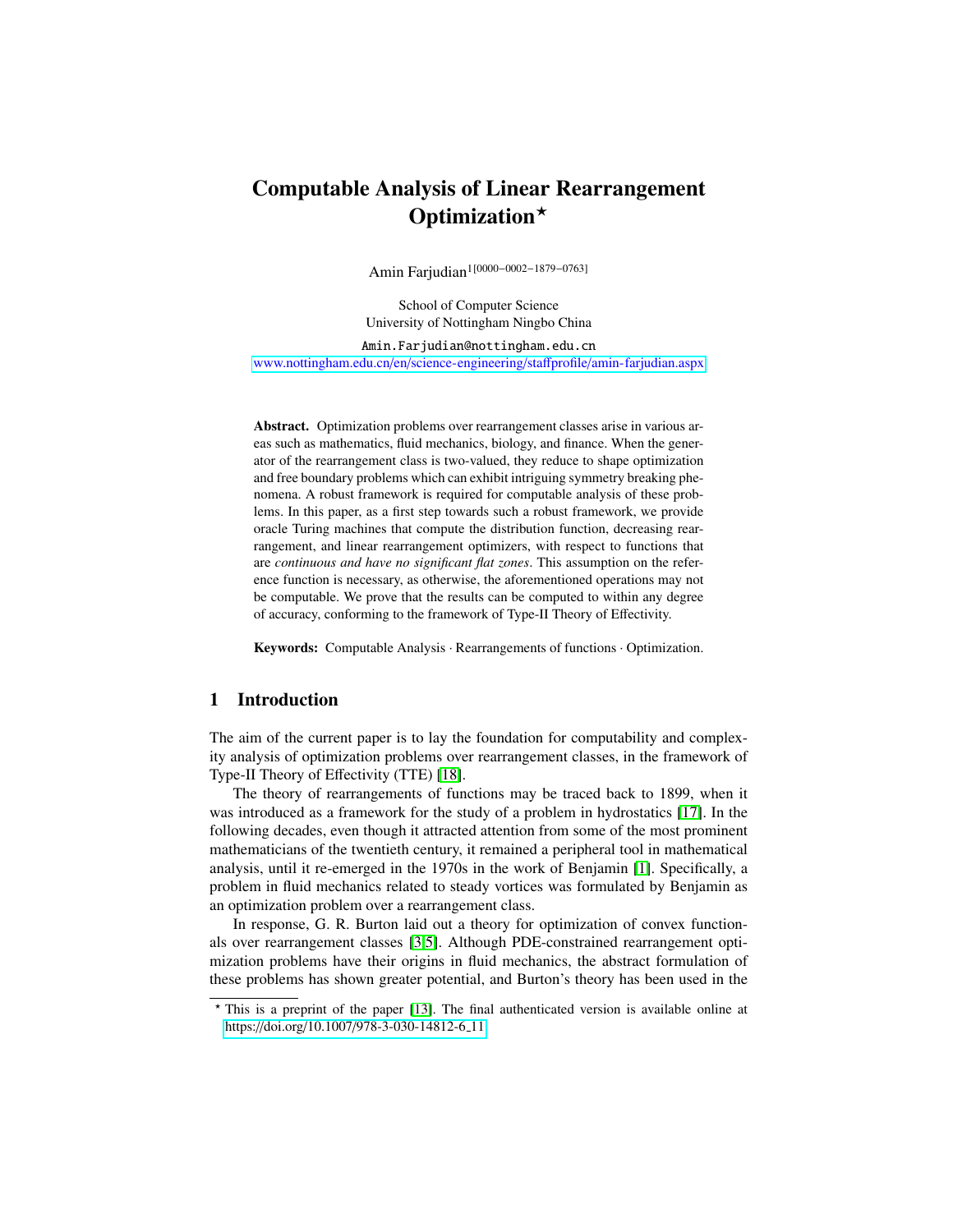study of PDE-constrained rearrangement optimization problems in several areas, e. g., finance [\[12\]](#page-14-3), free boundary problems [\[8\]](#page-13-3), non-local problems [\[11\]](#page-13-4), population biology [\[10\]](#page-13-5), and eigenvalue problems [\[9\]](#page-13-6), to name a few. Of special interest is the case when the generator of the rearrangement class is a two-valued function. Rearrangement optimization problems with two-valued generators form some important examples of shape optimization and free boundary problems.

In virtually all but exceptional cases, analytic solutions do not exist for these problems. Even when existence of (not necessarily analytic) solutions is guaranteed by the theory, there are no rigorous computational frameworks for computability and complexity analysis of the solutions. Apart from rare cases, even qualitative accounts of the optimal shapes are missing from the literature. In summary, assuming the existence of a solution is guaranteed, in the majority of cases, the answers to the following questions are still unknown:

- <span id="page-1-0"></span>(1) Is the optimal solution computable?
- (2) Does there exist a Type-II Turing machine, which takes the input parameters of the problem, and returns the optimal solution? Note that this is the uniform version of Question [\(1\)](#page-1-0).
- (3) What are the robustness properties of the optimal solutions?

The following question arises in the related shape optimization problems:

(4) If symmetry breaking occurs, how does it occur? If symmetry is preserved for the *n*-dimensional ball *B*, but breaks for the given reference domain  $\Omega$ , and if we obtain Ω from *<sup>B</sup>* through a smooth deformation, at what point does symmetry break?

# 1.1 Contributions of the paper

On the computational side of PDE-constrained rearrangement optimization problems, only sporadic attempts have been made, with the main focus on numerical algorithms based on floating-point arithmetic [\[7](#page-13-7)[,14](#page-14-4)[,11](#page-13-4)[,10\]](#page-13-5). The current paper is meant to serve as a starting point towards answering questions of the type just listed. *We aim to lay the foundation for a computational framework that allows us to study rearrangement optimization problems in a validated setting.*

Specifically, we provide oracle Turing machines that compute the distribution function, decreasing rearrangement, and linear rearrangement optimizers, with respect to functions that are *continuous and have no significant flat zones*. This assumption on the reference function is necessary, as otherwise, the aforementioned operations may not be computable. Furthermore, the reference functions are solutions of the constraint partial differential equations (PDEs), which, in virtually all applications, satisfy the assumption on continuity and flat zones. For this reason, many of the results in the literature on rearrangement optimization problems—including Burton's seminal papers[\[3](#page-13-1)[,5\]](#page-13-2) are formulated with respect to this assumption.

We prove that the results can be computed to within any degree of accuracy, conforming to the framework of Type-II Theory of Effectivity.

*Remark 1.* It should be noted that the existence of linear rearrangement optimizers is a fundamental result in the theory of rearrangements of functions (Lemma [1](#page-3-0) [\(iv\)](#page-3-1)). Our aim here is to investigate its computability.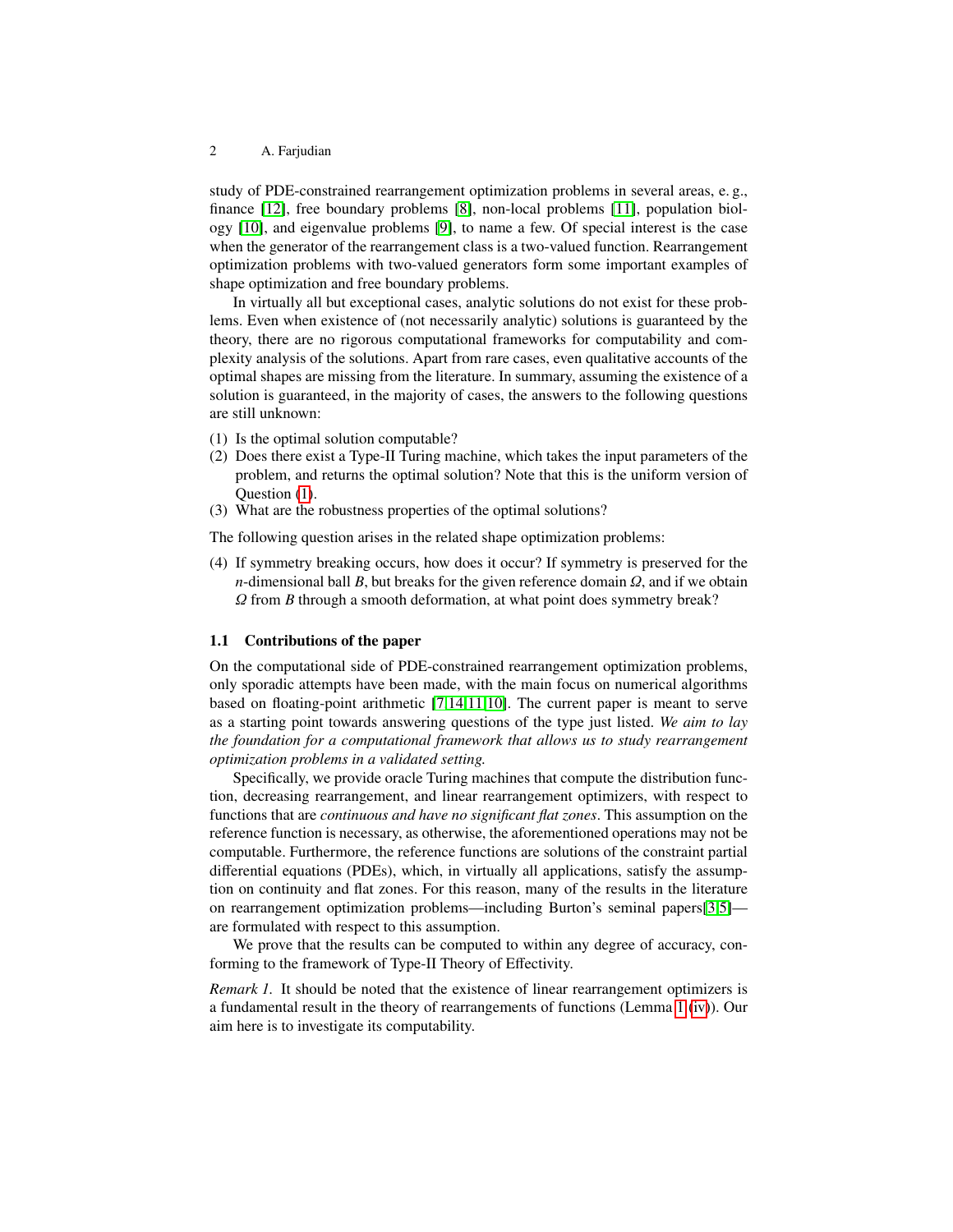#### 1.2 Our approach

Throughout the paper, we make sure that the arguments adhere to Type-II Theory of Effectivity, as presented in [\[18\]](#page-14-0). Yet, instead of using the concepts and notations of [\[18\]](#page-14-0), we work directly with the discretizations of the domains and maps involved. We hope that this makes the content accessible to a broader audience, as we believe that this direct approach allows us to express our algorithms in a way that is more intuitive.

### 1.3 Structure of the paper

- In Sect. [2,](#page-2-0) we present the background concepts and results from the theory of rearrangements, together with some basic notations that we will be adopting for the remainder of the paper.
- Sect. [3](#page-5-0) contains our main results regarding computable analysis of the distribution function and the decreasing rearrangements.
- In Sect. [4,](#page-9-0) we present our main results regarding linear rearrangement optimization.
- Sect. [5](#page-12-0) discusses some generalizations of the main results to other domains and dimensions.
- We conclude the paper in Sect. [6,](#page-13-8) where we also discuss some future work on computable analysis of rearrangement optimization problems.

# <span id="page-2-0"></span>2 Preliminaries

The material in this section includes some basic concepts and results from the theory of rearrangements of functions. We will also establish some notations that we will be adopting throughout the paper.

#### 2.1 Rearrangement theory

Let  $(\Omega, \Sigma, \mu)$  be a measure space, in which  $\Omega$  is a non-empty set,  $\Sigma$  is a  $\sigma$ -algebra on  $\Omega$ , and  $\mu$  is a positive measure on  $\Omega$  satisfying  $\mu(\Omega) < \infty$ .

**Definition 1** (distribution function  $\lambda_f$ ). *For a real measurable*  $f : \Omega \to \mathbb{R}$ *, the distribution function*  $\lambda_f : \mathbb{R} \to \mathbb{R}$  *is defined by:*  $\forall s \in \mathbb{R} : \lambda_f(s) \coloneqq \mu(f^{-1}[s, \infty)).$ 

**Definition 2** (rearrangement class  $\mathcal{R}_{\Omega}(f_0)$ ). Let  $(\Omega_0, \Sigma_0, \mu_0)$  and  $(\Omega, \Sigma, \mu)$  be two mea*sure spaces, such that*  $\mu_0(\Omega_0) = \mu(\Omega)$ *.* 

- *(a) We say that*  $f_0$  :  $\Omega_0$  →  $\mathbb{R}$  *and*  $f$  :  $\Omega$  →  $\mathbb{R}$  *are rearrangements of each other if and only if*  $\forall s \in \mathbb{R}$  *· u<sub>0</sub>*  $(f^{-1}[s, \infty))$   *u*<sub>1</sub> $(f^{-1}[s, \infty))$ *only if*  $\forall s \in \mathbb{R} : \mu_0 \left( f_0^{-1} [s, \infty) \right) = \mu \left( f^{-1} [s, \infty) \right)$ .<br>*The regrangement class R* of *f*<sub>0</sub>) generated by
- *(b) The rearrangement class*  $\mathcal{R}_{\Omega}(f_0)$  *generated by*  $f_0$  *is defined as follows:*

 $\mathcal{R}_{\Omega}(f_0) \coloneqq \{f : \Omega \to \mathbb{R} \mid f \text{ is a rearrangement of } f_0\}.$ 

*Whenever*  $(Q_0, \Sigma_0, \mu_0) = (Q, \Sigma, \mu)$ *, we may simply write*  $\mathcal{R}(f_0)$ *. If both*  $f_0$  *and*  $\Omega$  *are clear from the context, we may just use the symbol* R *to denote the rearrangement class.*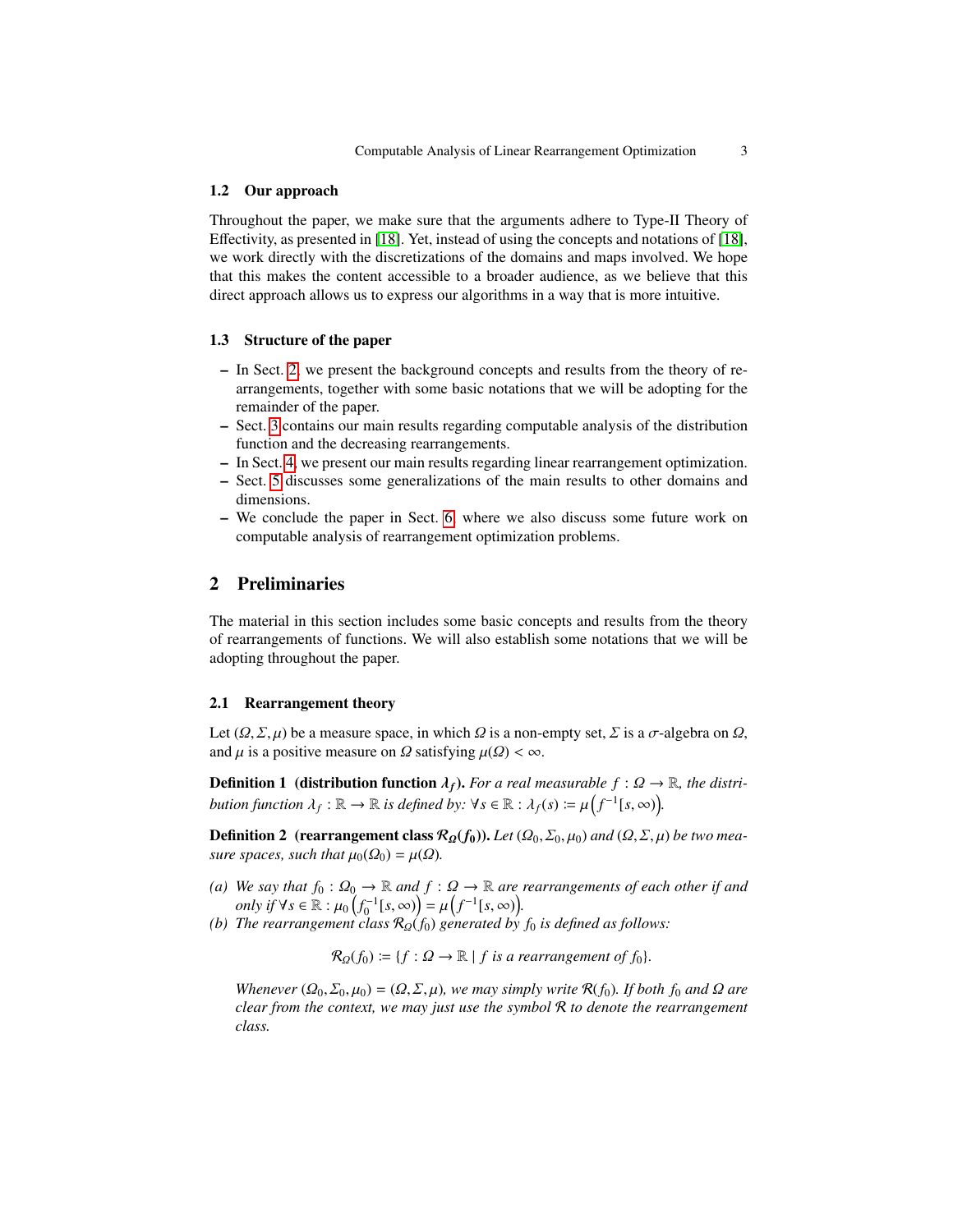For any Lebesgue-measurable  $\Omega \subseteq \mathbb{R}^n$  and  $f : \Omega \to \mathbb{R}$ , we let  $|| f ||_p$  denote the usual  $L^p$  norm: norm:

$$
\|f\|_{p} \coloneqq \begin{cases} \left(\int_{\Omega} |f(x)|^p \,dx\right)^{\frac{1}{p}}, & \text{if } p \in [1, \infty),\\ \text{ess sup}\{|f(x)| \mid x \in \Omega\}, & \text{if } p = \infty. \end{cases}
$$

For every  $p \ge 1$ , we let *q* denote its conjugate exponent satisfying  $1/p + 1/q = 1$  when  $p > 1$  and  $q = \infty$  when  $p = 1$  $p > 1$ , and  $q = \infty$  when  $p = 1$ .

Henceforth, we make the following assumptions:

- Ω denotes a bounded, open, and connected domain in  $\mathbb{R}^n$ ;<br>
 Σ denotes the Lebesgue *σ*-algebra over O with *μ* deno
- Σ denotes the Lebesgue  $\sigma$ -algebra over Ω, with  $\mu$  denoting the Lebesgue measure. Indeed, for simplicity, we denote the *n*-dimensional Lebesgue measure of any Lebesgue-measurable  $E \subseteq \mathbb{R}^n$  by  $|E|$ .
- $\Omega_0$  denotes the open interval  $(0, |\Omega|)$ .

Definition 3 (*f<sup>4</sup>*, *f<sub>4</sub>*: non-increasing and non-decreasing rearrangements). *For a* and magnumble f i Q i **P**<sub>i</sub> *real measurable*  $f: \Omega \to \mathbb{R}$ *:* 

- *(i) The (essentially unique) non-increasing rearrangement*  $f^{\Delta}$  *of f is defined on*  $\Omega_0$  *by*  $f^A(s) := \sup{\{\alpha \in \mathbb{R} \mid \lambda_f(\alpha) \geq s\}}$ *. In case f can be extended to*  $\overline{\Omega}$ *, with an essential infimum a and an essential supremum b, we extend*  $f^{\Delta}$  *to*  $\overline{\Omega_0}$  *by letting*  $f^{\Delta}(0) := b$ <br>*and*  $f^{\Delta}(0 \cap \overline{\Omega}) = a$  $and f^{\Delta}(|\Omega|) \coloneqq a.$ <br>*The (essentially u*
- *(ii) The (essentially unique) non-decreasing rearrangement*  $f_4$  *of*  $f$  *is defined on*  $\Omega_0$  $by f<sub>A</sub>(s) := f<sup>A</sup>(|Q| - s).$

**Definition 4** (significant flat zones). A measurable function  $f: \Omega \to \mathbb{R}$  is said to have *no significant flat zones on*  $\Omega$  *if*  $\forall c \in \mathbb{R} : |f^{-1}(c)| = 0$ .

The following is very easy to establish:

<span id="page-3-3"></span>**Proposition 1.** *(i) If f is continuous, then*  $\lambda_f$  *has no significant flat zones.* 

- *(ii)* If f has no significant flat zones, then  $f^{\Delta}$  is decreasing, and  $f_{\Delta}$  is increasing.<br> *iii)* If f is continuous and has no significant flat zones, then  $f^{\Delta}$  and l, are both
- *(iii)* If f is continuous and has no significant flat zones, then  $f^{\Delta}$  and  $\lambda_f$  are both con*tinuous, decreasing, and are the inverses of each other.*

We will consider linear rearrangement optimization against functions that have no significant flat zones. This condition guarantees uniqueness of solutions, and provides a convenient optimality condition, as summarized in the following lemma:

<span id="page-3-0"></span>**Lemma 1.** *Assume that*  $f_0 \in L^p(\Omega_0)$ *, and let*  $\mathcal{R} := \mathcal{R}_{\Omega}(f_0)$  *be its rearrangement class*  $\Omega$  *Reg.*  $\Omega$  *Then: over* Ω*. Then:*

- $(i)$  R ⊆  $L^p(\Omega)$ *.*<br>*ii*)  $\forall f \in \mathcal{R}$  · ||
- *(ii)*  $\forall f \in \mathcal{R} : \|f\|_p = \|f_0\|_p.$
- (*iii*) *The weak closure of*  $\mathcal{R}$  *in L<sup><i>p*</sup>( $\Omega$ ), denoted by  $\overline{\mathcal{R}}$ *, is weakly compact and convex.*<br>(*iv*) *For every*  $h \in L^q(\Omega)$  *the linear functional*  $L: L^p(\Omega) \to \mathbb{R}$  *defined by:*
- <span id="page-3-1"></span> $f(iv)$  *For every h* ∈ *L*<sup>*q*</sup>( $\Omega$ )*, the linear functional*  $L_h$  :  $L^p(\Omega)$  → R *defined by:*

<span id="page-3-2"></span>
$$
L_h(f) := \int_{\Omega} f(x)h(x) \, \mathrm{d}x \tag{1}
$$

*has a maximizer* ˆ*f over* R*.*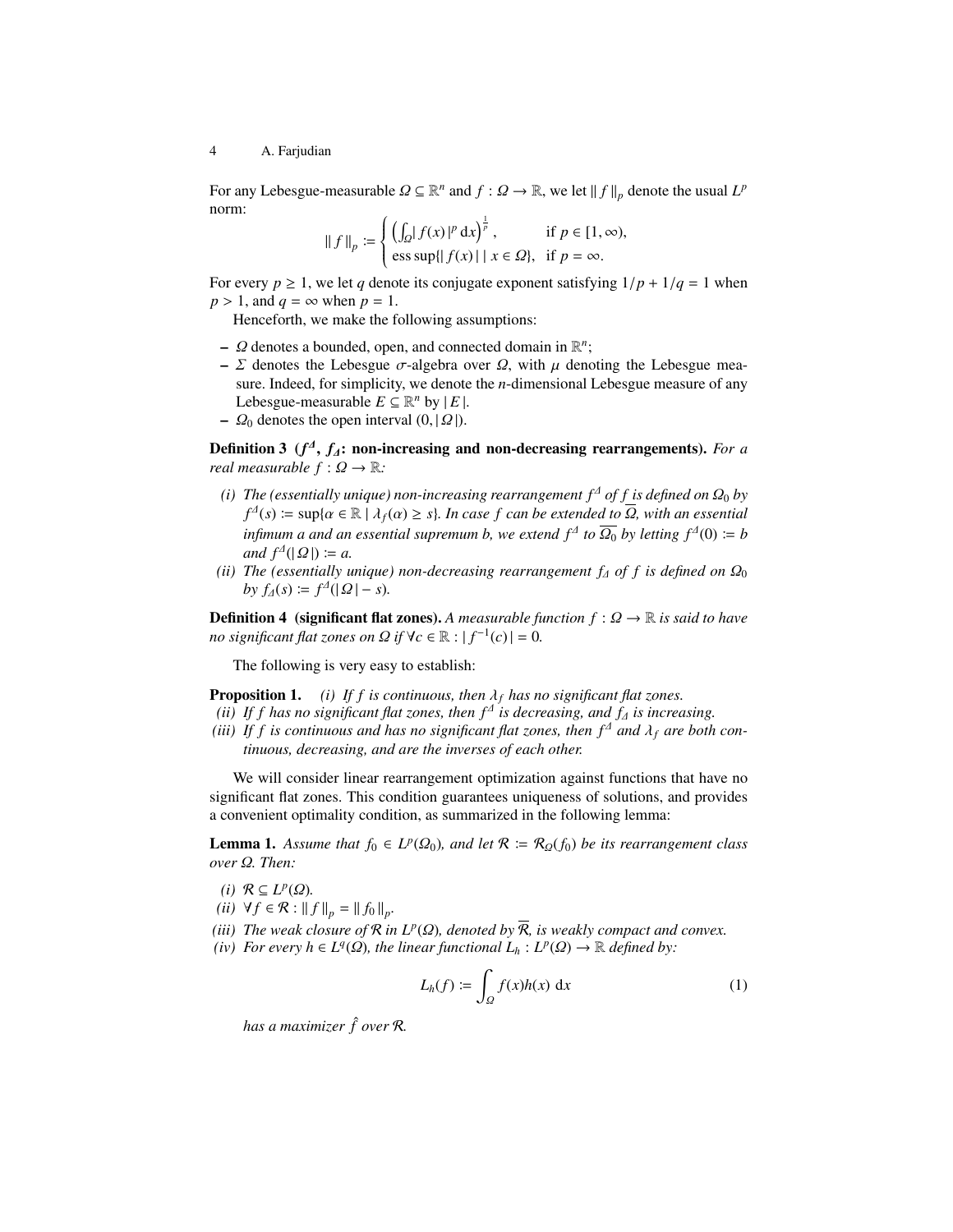- <span id="page-4-0"></span>*(v)* If  $\hat{f}$  is the unique maximizer of the linear functional  $L_h$  over  $\mathcal{R}$ , then it is the unique *maximizer of*  $L_h$  *over all of*  $\mathcal{R}$ *. Moreover,*  $\hat{f} = \hat{\psi}(h)$ *, almost everywhere in*  $\Omega$ *, for some non-decreasing function* ψˆ*.*
- <span id="page-4-1"></span>(*vi*) *For any*  $h \in L^q(\Omega)$  *with no significant flat zones, there exists a non-decreasing*<br>*function*  $\hat{u}$  *such that*  $\hat{u}(h) \in \mathcal{R}$  *and*  $\hat{f} := \hat{u}(h)$  *is the unique maximizer of the linear function*  $\hat{\psi}$  *such that*  $\hat{\psi}(h) \in \mathcal{R}$ , and  $\hat{f} := \hat{\psi}(h)$  is the unique maximizer of the linear *functional*  $L_h$  *defined in [\(1\)](#page-3-2) over*  $\overline{R}$ *. Furthermore:*

<span id="page-4-2"></span>
$$
\hat{\psi} = f_0^A \circ \lambda_h. \tag{2}
$$

*(vii) Items [\(iv\)](#page-3-1), [\(v\)](#page-4-0), and [\(vi\)](#page-4-1) remain valid if one replaces 'maximizer' with 'minimizer', and 'non-decreasing function* ψˆ*' with 'non-increasing function* ψˇ*', in which case, equation* [\(2\)](#page-4-2) *becomes*  $\check{\psi} = f_{0A} \circ \lambda_h$ *.* 

#### *Proof.* See [\[3\]](#page-13-1) and [\[4\]](#page-13-9).  $\Box$

We will also refer to the following results related to non-increasing rearrangements from the literature:

<span id="page-4-3"></span>**Lemma 2.** Assume that  $1 \leq p < \infty$ . Then:

- <span id="page-4-4"></span>*(i) For any given*  $f \in L^p(\Omega)$ *, there exists a measure-preserving map*  $\rho : \Omega \to [0, |\Omega|]$ <br>such that  $f = f^{\Delta} \circ \Omega$ *such that*  $f = f^{\Delta} \circ \rho$ .<br>
∀  $f \circ f = I^{p}(\Omega) \cdot \mathbb{I}$  +
- <span id="page-4-5"></span> $(iii)$   $\forall f, g \in L^p(\Omega) : \quad ||f^A - g^A||_p \le ||f - g||_p.$

*Proof.* (i) See [\[4,](#page-13-9) Lemma 2.4]. (ii) See [\[6\]](#page-13-10), or [\[4,](#page-13-9) Lemma 2.7].

#### 2.2 Further definitions and notations

The set of dyadic numbers will be denoted by  $D$ , i.e.,  $D := {p/2^n \mid p \in \mathbb{Z}, n \in \mathbb{N}}$ . For any  $n \mid k \in \mathbb{N}$  let  $M^n$  be the meshorid with granularity k over  $[0, 1]^n$  whose vertices are: any  $n, k \in \mathbb{N}$ , let  $M_k^n$  be the meshgrid with granularity *k* over [0, 1]<sup>*n*</sup> whose vertices are:

$$
\left\{ \left( \frac{p_1}{2^k}, \frac{p_2}{2^k}, \ldots, \frac{p_n}{2^k} \right) \middle| p_1, p_2, \ldots, p_n \in \{0, 1, \ldots, 2^k\} \right\}.
$$

By an element (or a cell) in a meshgrid  $M_k^n$ , we mean a compact box of the form:

$$
\left[\frac{p_1}{2^k}, \frac{p_1+1}{2^k}\right] \times \left[\frac{p_2}{2^k}, \frac{p_2+1}{2^k}\right] \times \cdots \times \left[\frac{p_n}{2^k}, \frac{p_n+1}{2^k}\right], \quad p_1, p_2, \ldots, p_n \in \{0, 1, \ldots, 2^k-1\}.
$$

Clearly, every meshgrid  $M_k^n$  is the union of  $2^{kn}$  such cells, and for each such box *S*:

$$
\forall x, y \in S: \quad ||x - y||_{\infty} \leq 2^{-k},
$$

in which  $\|\cdot\|_{\infty}$  is the sup norm on  $\mathbb{R}^n$ . When *n* is clear from the context, we may just write *M*. write *Mk*.

A box  $\prod_{i=1}^{n} [a_i, b_i]$  with rational vertices will be represented by the following element of  $\mathbb{Q}^{2n}$ :

$$
(a_1, b_1, a_2, b_2, \ldots, a_n, b_n).
$$

For any set *T*, we denote the set of finite subsets of *T* as  $P_{fin}(T)$ . For instance, a finite set of two-dimensional rational boxes is an element of  $\mathcal{P}_{\text{fin}}\left(\mathbb{Q}^4\right)$ .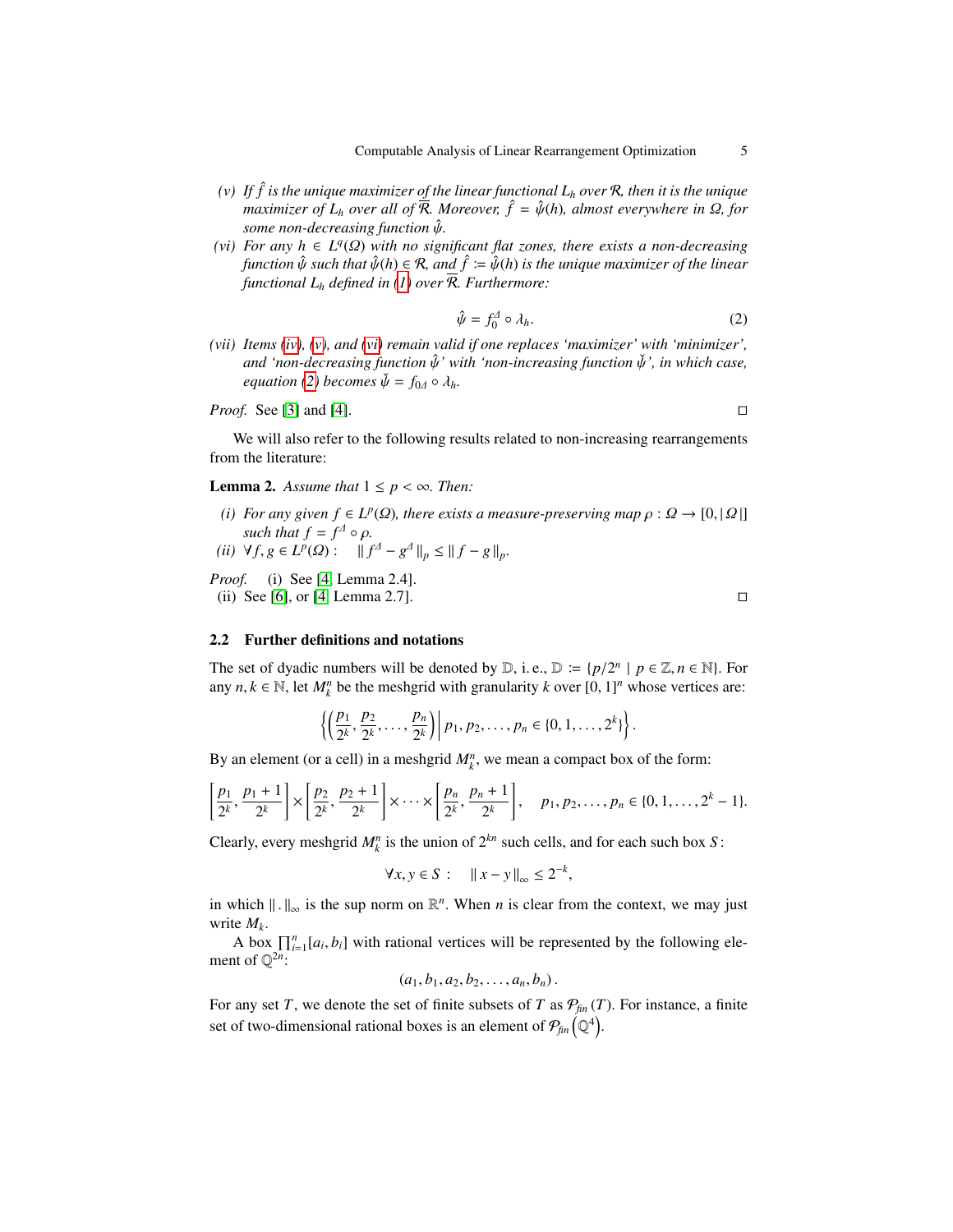Definition 5 (simple step function). *Let q* > <sup>0</sup> *be a rational number. A function f* : [0, *q*] → R *is said to be a* simple step function *if for some*  $n \in \mathbb{N}$ *, there is a set*  ${x_0, x_1, \ldots, x_n, y_1, \ldots, y_n} \subseteq \mathbb{Q}$  *such that:* 

(*a*)  $0 = x_0 < x_1 < \cdots < x_n = q$ . *(b)*  $f(0) = y_1$  *and*  $∀x ∈ (x_{i-1}, x_i]$  :  $f(x) = y_i$  *for*  $1 ≤ i ≤ n$ .

We denote the closure and interior of a set *A* by  $\overline{A}$  and  $A^{\circ}$ , respectively. The characteristic function of a subset *A* of a reference set *Y* will be denoted as  $\chi_A$ , which is defined as:

$$
\forall y \in Y: \quad \chi_A(y) := \begin{cases} 0, & \text{if } y \notin A, \\ 1, & \text{if } y \in A. \end{cases}
$$

Another concept that we will refer to quite frequently is that of a modulus of continuity of a function:

**Definition 6 (modulus of continuity).** Let  $(X, d_X)$  and  $(Y, d_Y)$  be two metric spaces, *and assume that*  $f : X \to Y$  *is continuous. Then, a function*  $\phi : \mathbb{N} \to \mathbb{N}$  *is said to be a modulus function for f (on X) i*ff*:*

<span id="page-5-2"></span>
$$
\forall n \in \mathbb{N}, \forall x, y \in X: \quad d_X(x, y) \le 2^{-\phi(n)} \Rightarrow d_Y(f(x), f(y)) \le 2^{-n}.
$$
 (3)

A fundamental property of computable real functions is that they are continuous, and over compact domains, they have a recursive modulus of continuity:

<span id="page-5-1"></span>**Theorem 1.** Let  $f : [0,1]^n \to \mathbb{R}$  be computable. Then, f is continuous, and has a *recursive modulus of continuity.*

*Proof.* See, e.g., [\[15,](#page-14-5) Theorem 2.13].

$$
\Box
$$

# <span id="page-5-0"></span>3 Distribution function and non-increasing rearrangement

In this section, we discuss computable analysis of the distribution function  $\lambda_u$  of a given *u* :  $[0, 1]^n \rightarrow \mathbb{R}$ , and its non-increasing rearrangement *u*<sup>2</sup>. For every *d* ∈ ℝ, define *A* (*d*) :  $\vdash$  *k* (*d*) :  $\vdash$  *k* (*d*) :  $\vdash$  *k* (*d*) :  $\vdash$  *k* (*d*) :  $\vdash$  *k* (*d*) :  $\vdash$  *k* (*x*)  $\le$  *A*<sub>*u*</sub>(*d*) := {*x* ∈ [0, 1]<sup>*n*</sup> | *u*(*x*) > *d*}, and *B<sub><i>u*</sub>(*d*) := {*x* ∈ [0, 1]<sup>*n*</sup> | *u*(*x*) < *d*}. In [\[15,](#page-14-5) Theorems 5 14 and 5 151 it has been shown that: 5.14 and 5.15], it has been shown that:

- *u* is computable iff the classes of sets  $A_u(d)$  and  $B_u(d)$  (when *d* ranges over  $D$ ) are uniformly recursively open.
- $-$  *u* is recursively approximable iff the classes of sets  $A_u(d)$  and  $B_u(d)$  (when *d* ranges over  $D$ ) are uniformly recursively  $G_{\delta}$ .

In both cases, by uniform, we mean uniform in *d*.

Important as they are, these results do not address the question of computability of  $\lambda_{\mu}$ . In fact, it is not difficult to see that:

Proposition 2. *If u has a significant flat zone, then* <sup>λ</sup>*<sup>u</sup> is not computable.*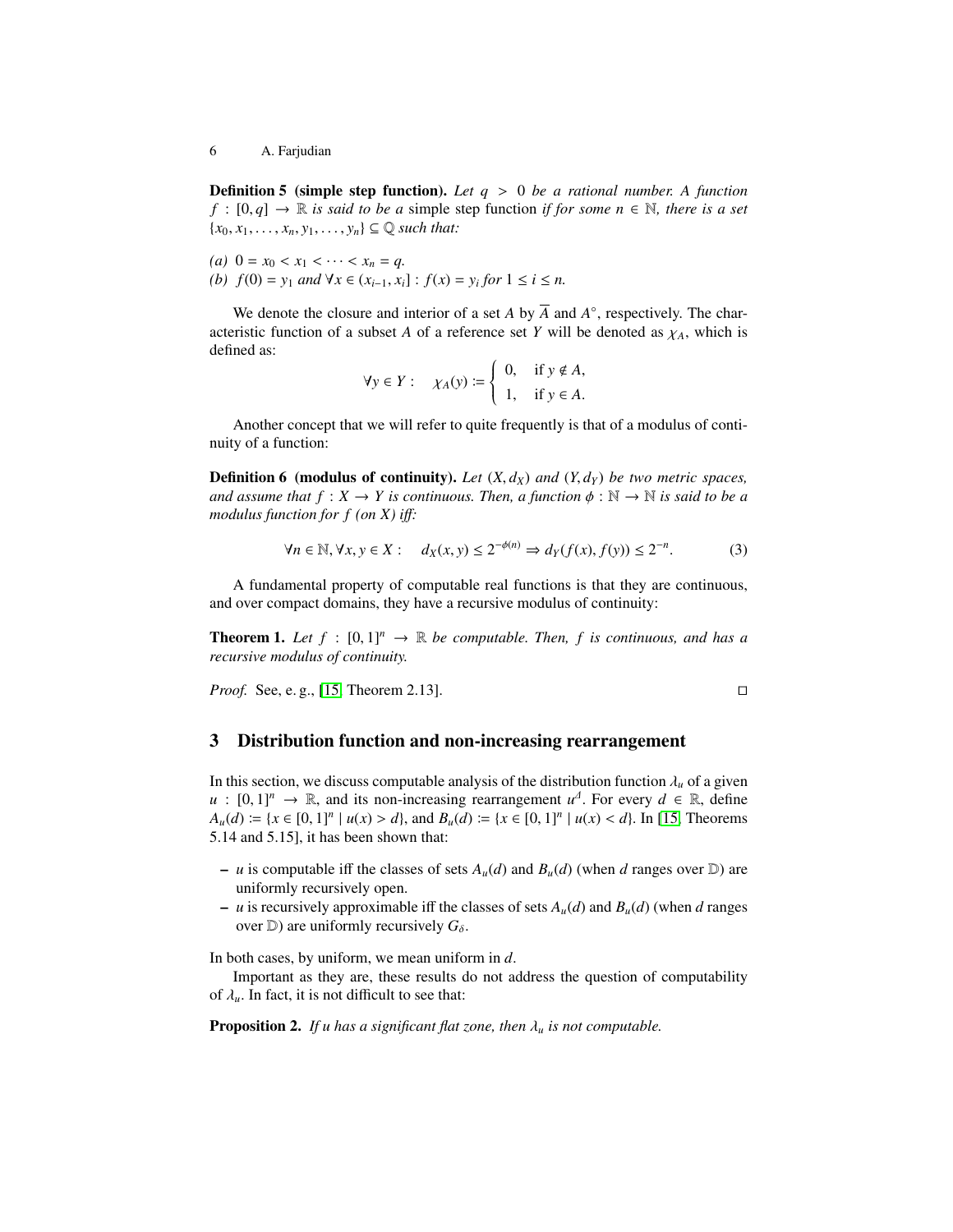Algorithm 1 Pseudocode for DistFun $\Omega$ 

```
Input: Received on four channels:
   c \in \mathbb{Q}: height of the level set;
   k \in \mathbb{N}: accuracy;
    u \in C([0, 1]^2): target function, queried through oracle O_u;<br>
\phi \in \mathbb{N} \to \mathbb{N}: a modulus of continuity of u
   \phi_u : \mathbb{N} \to \mathbb{N}: a modulus of continuity of u.
Output: Approximation of \{x \in [0, 1]^2 | u(x) \ge c\} to within 2^{-k} accuracy.
   n \leftarrow 0error \leftarrow 1 + 2<sup>-k</sup> // anything larger than 2<sup>-k</sup> would do
    while error \geq 2^{-k} do
        Query \phi_u with n+1Create meshgrid M_{\phi_u(n+1)}for S \in M_{\phi_u(n+1)} do
             S_{\sigma} \leftarrow centroid of S
             u_S \leftarrow O_u(S_\sigma, n+1) // u_S is assigned the reply to query (S_\sigma, n+1) sent to O_uend for
         A \leftarrow \{S \in M_{\phi_u(n+1)} \mid u_S > c + 2^{-n}\}<br>B \leftarrow \{S \in M, \dots \mid u_S < c - 2^{-n}\}B \leftarrow \{S \in M_{\phi_u(n+1)} \mid u_S < c - 2^{-n}\}<br>C \leftarrow \{S \in M, \dots, \mid c - 2^{-n} \leq u_s\}C \leftarrow \{ S \in M_{\phi_u(n+1)} \mid c - 2^{-n} \le u_s \le c + 2^{-n} \}error ← ΣS ∈C| S |
        n \leftarrow n + 1end while
   return A
```
<span id="page-6-0"></span>*Proof.* Let us assume that *u* has a significant flat zone with value *c*. Then  $\lambda_u$  is not continuous at *c*. By Theorem 1.  $\lambda_u$  is not computable. continuous at *c*. By Theorem [1,](#page-5-1)  $\lambda_u$  is not computable.

Here, we consider the case where *u* and one of its moduli of continuity are provided, respectively, as oracles  $O_u$  and  $\phi_u$ —hence, their computability is not assumed—but we have to demand *u* not to have any significant flat zones. For simplicity, we focus on the case  $n = 2$ , though the results may be generalized in a straightforward way to any finite dimension.

First, we consider the machine  $DistFun_{\mathbb{O}}$ , which operates under Algorithm [1.](#page-6-0) This machine takes a height  $c \in \mathbb{Q}$  together with an accuracy parameter  $k \in \mathbb{N}$ , and then, through querying the oracles  $O_u$  and  $\phi_u$ , provides an approximation of  $\{x \in [0, 1]^2$ |  $u(x) \ge c$  to within  $2^{-k}$  accuracy. This can then be used to obtain a rational approximation of  $\lambda_u(c)$  to within  $2^{-k}$  accuracy. The way the oracle  $O_u$  operates is as expected:

– On any input query  $((x, y), m) \in \mathbb{Q} \cap [0, 1]^2 \times \mathbb{N}$  received on its input channel,  $O_u$ outputs a rational  $\hat{u}$  :=  $O_u((x, y), m) \in \mathbb{Q}$  such that  $|\hat{u} - u(x, y)| \le 2^{-m}$ .

The correctness of the algorithm for rational input values hinges on the following:

**Lemma 3.** Assume that  $u : \Omega \to \mathbb{R}$  is continuous with no significant flat zones, where  $\Omega \subseteq \mathbb{R}^n$  is a bounded domain. Then:

<span id="page-6-1"></span>
$$
\forall c \in \mathbb{R}, \forall \epsilon > 0, \exists \delta > 0 : |\{x \in \Omega \mid |u(x) - c| < \delta\}| < \epsilon. \tag{4}
$$

*Proof.* Assume that  $c$  and  $\epsilon$  are given. As  $u$  is continuous with no significant flat zones, the level set  $u_c := \{x \in \Omega \mid u(x) = c\}$  is closed and has Lebesgue measure zero.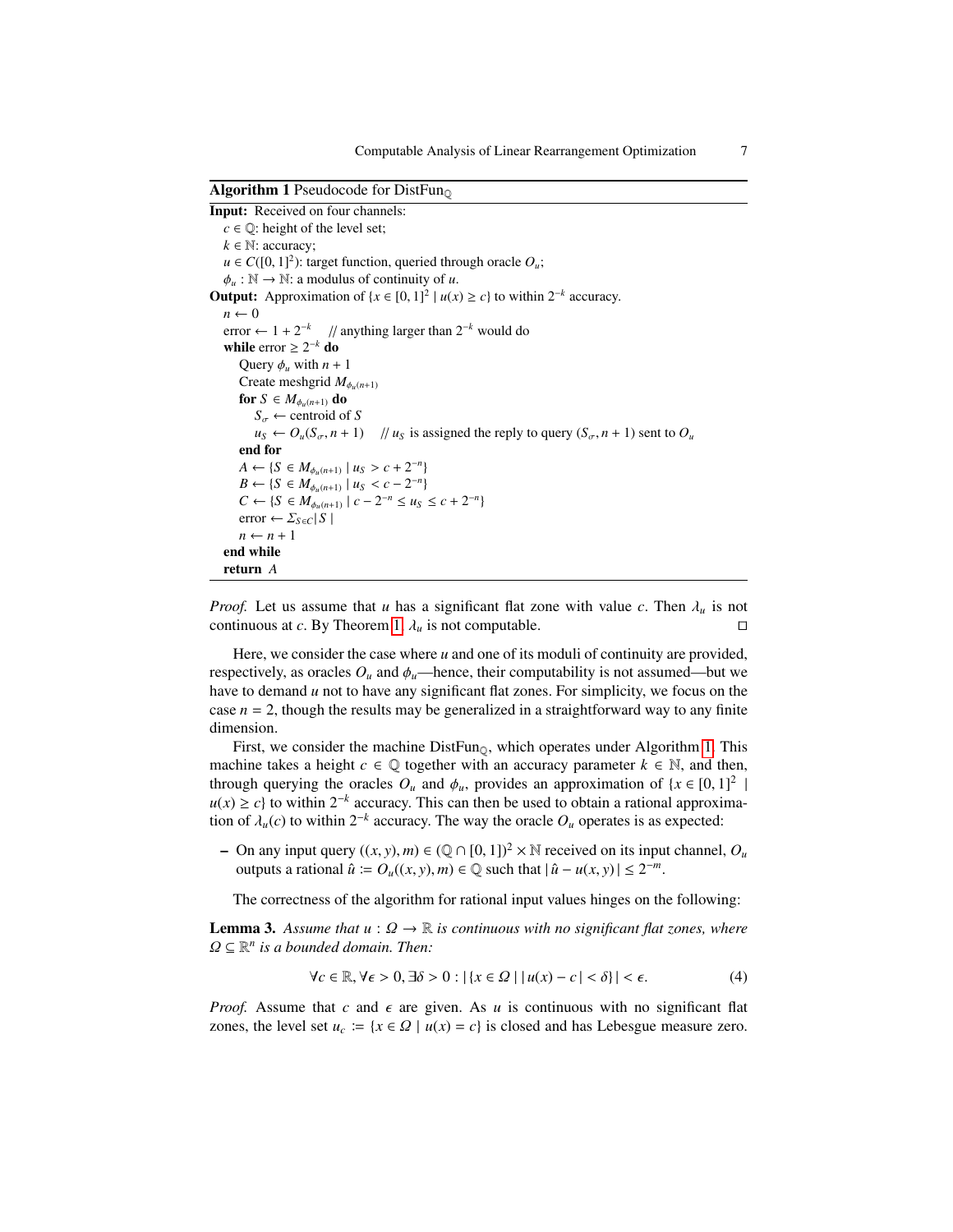Hence, there exists an open set  $O \subseteq \mathbb{R}^n$  such that  $|O| < \epsilon$  and  $u_c \subseteq O$ . The function  $v(x) = |u(x) - c|$  is continuous over the compact domain  $\overline{O} \setminus O$ . Hence, it attains its min $v(x) := |u(x) - c|$  is continuous over the compact domain  $\Omega \setminus O$ . Hence, it attains its minimum at some point (say) *x*<sub>0</sub>, for which, we have *v*(*x*<sub>0</sub>) ≠ 0. The value δ  $:= |u(x_0) - c|$  satisfies (4). satisfies  $(4)$ .

<span id="page-7-4"></span>**Theorem 2.** Assume that  $u : [0, 1]^2 \rightarrow \mathbb{R}$  is a continuous function with no significant *flat zones, and let*  $\phi_u : \mathbb{N} \to \mathbb{N}$  *be a modulus of continuity for u. Then, the machine* DistFun<sub>0</sub>, operating under Algorithm [1,](#page-6-0) halts on any input  $c \in \mathbb{Q}$  and  $k \in \mathbb{N}$ , and *returns a finite set A of two-dimensional rational boxes, such that:*

$$
- \cup A \subseteq \alpha_c := \{x \in \Omega \mid u(x) \ge c\}, \text{ and } |\alpha_c \setminus \cup A| \le 2^{-k}.
$$
  

$$
- q := |\cup A| \in \mathbb{Q} \text{ and satisfies: } |q - \lambda_u(c)| \le 2^{-k}.
$$

*Proof.* A careful inspection of Algorithm [1](#page-6-0) reveals that, at every iteration of the while loop, we have:

<span id="page-7-0"></span>
$$
\cup A \subseteq \alpha_c \subseteq (\cup A) \cup (\cup C) \tag{5}
$$

To see this, assume that  $S \in A$ , and  $S_{\sigma}$  is its centroid. For all  $y \in S$ , we have  $||y - S_{\sigma}||_{\infty}$  $2^{-\phi_u(n+1)}$ , which, by [\(3\)](#page-5-2), entails that  $u(y) \ge u(S_\sigma) - 2^{-(n+1)}$ . As the oracle  $O_u$  has been<br>quantity assument a 1 up have  $u(S_\sigma) \ge u(2^{-(n+1)})$ . Therefore  $u(x) \ge u(2^{-n} \ge 0$ queried with accuracy *n*+1, we have  $u(S_{\sigma}) \ge u_S - 2^{-(n+1)}$ . Therefore  $u(y) \ge u_S - 2^{-n} > c$ .<br>This proves that  $S \subset \alpha$ , hence  $\Box A \subset \alpha$ . A similar argument shows that  $S \subset B \cdot Y$ . This proves that  $S \subseteq \alpha_c$ , hence  $\cup A \subseteq \alpha_c$ . A similar argument shows that  $\forall S \in B : \forall y \in A$ *S* :  $u(y) < c$ , which proves that  $\alpha_c \subseteq (\cup A) \cup (\cup C)$ .

From [\(5\)](#page-7-0), we obtain:

<span id="page-7-3"></span>
$$
|\cup A| \leq |\alpha_c| \leq |\cup A| + |\cup C|.
$$
 (6)

Now, at the *n*-th iteration of the while loop, we have:

<span id="page-7-2"></span>
$$
\forall x \in \cup C : |u(x) - c| \le 2^{-n} + 2^{-(n+1)} < 2^{-(n-1)}.\tag{7}
$$

According to [\(4\)](#page-6-1), for the given  $c \in \mathbb{Q}$  and  $k \in \mathbb{N}$ , there exists an  $n_0 \in \mathbb{N}$  such that:

<span id="page-7-1"></span>
$$
\forall n \ge n_0 : |\{x \in \Omega \mid |u(x) - c| < 2^{-(n-1)}\}| < 2^{-k}.\tag{8}
$$

From [\(8\)](#page-7-1) and [\(7\)](#page-7-2), we infer that at iterations  $n > n_0$ , we have  $| \cup C | < 2^{-k}$ . But  $| \cup C |$  is exactly the value of express in Algorithm 1, and the output of the algorithm is A. This exactly the value of error in Algorithm [1,](#page-6-0) and the output of the algorithm is *A*. This, together with [\(6\)](#page-7-3), proves the result.  $\square$ 

Although Theorem [2](#page-7-4) is sufficient for our purposes, we discuss the general case where  $c \in \mathbb{R}$  for completeness. As rational numbers are finitely representable, in Algo-rithm [1,](#page-6-0) the value of  $c$  is provided to the machine  $DistFun_{\mathbb{O}}$  in one transaction. When  $c \in \mathbb{R}$ , the value should be provided to the respective machine DistFun<sub>R</sub> (Algorithm [2\)](#page-8-0) through an oracle  $O_c$ , which, on any given input  $n \in \mathbb{N}$ , supplies DistFun<sub>R</sub> with a rational  $c_n \in \mathbb{Q}$  satisfying:

<span id="page-7-5"></span>
$$
|c - c_n| \le 2^{-n}.\tag{9}
$$

<span id="page-7-6"></span>**Theorem 3.** Assume that  $u : [0, 1]^2 \rightarrow \mathbb{R}$  is a continuous function with no significant *flat zones, and let*  $\phi_u : \mathbb{N} \to \mathbb{N}$  *be a modulus of continuity for u. Then, the machine* DistFun<sub>R</sub>, operating under Algorithm [2,](#page-8-0) halts on any input  $c \in \mathbb{R}$  and  $k \in \mathbb{N}$ , and *returns a finite set A of two-dimensional rational boxes, such that:*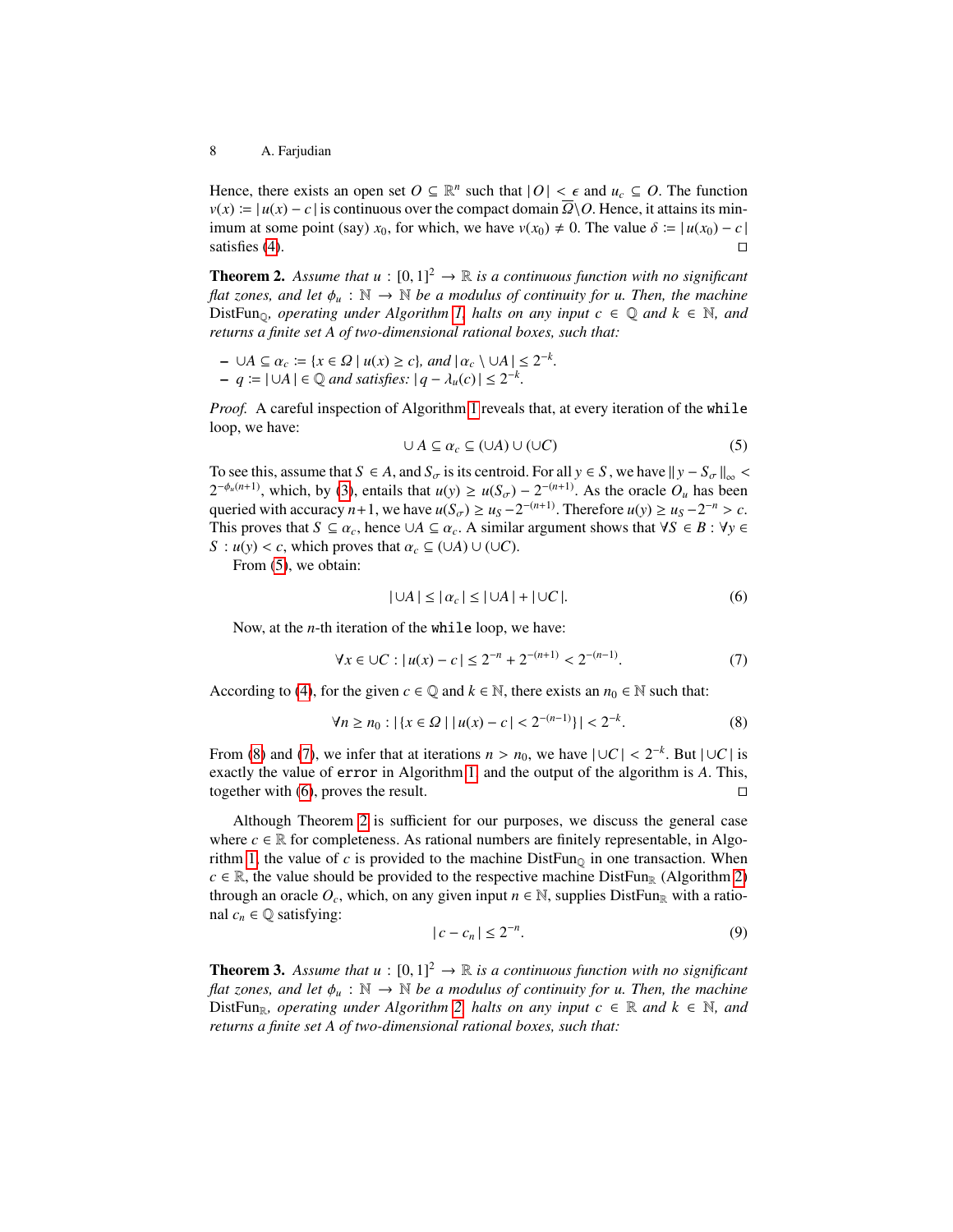Algorithm 2 Pseudocode for DistFun<sub>R</sub>

Input: Corresponding to the four channels:  $c \in \mathbb{R}$ : height of the level set, queried through oracle  $O_c$ ;  $k \in \mathbb{N}$ : accuracy;  $u \in C([0, 1]^2)$ : target function, queried through oracle  $O_u$ ;<br>  $\phi \in \mathbb{N} \to \mathbb{N}$ : a modulus of continuity of *u*  $\phi_u : \mathbb{N} \to \mathbb{N}$ : a modulus of continuity of *u*. **Output:** Approximation of  $\{x \in [0, 1]^2 | u(x) \ge c\}$  to within  $2^{-k}$  accuracy.  $n \leftarrow 0$ error  $\leftarrow$  1 + 2<sup>-*k*</sup> // anything larger than 2<sup>-*k*</sup> would do while  $error \geq 2^{-k}$  do  $c_n \leftarrow O_c(n)$  // Note that  $|c_n - c| < 2^{-n}$ <br>  $A \leftarrow$  DistEun  $(c_n - 2^{-n} n, u, \phi)$  $A_n \leftarrow \text{DistFun}_{\mathbb{Q}}(c_n - 2^{-n}, n, u, \phi_u)$ <br>  $A' \leftarrow \text{DistFun}_{\mathbb{Q}}(c_n + 2^{-n}, n, u, \phi_u)$ *A*<sup>*n*</sup> ← DistFun<sub>Q</sub>(*c<sub>n</sub>* + 2<sup>-*n*</sup>, *n*, *u*,  $\phi$ <sub>*u*</sub>)</sub> error ←  $|\cup A_n| - |\cup A_n'| + 2^{-(n-1)}$  $n \leftarrow n + 1$ end while return *A<sup>n</sup>*

<span id="page-8-0"></span> $-$  ∪*A* ⊆  $\alpha_c := \{x \in \Omega \mid u(x) \ge c\}$ , and  $|\alpha_c \setminus \cup A| \le 2^{-k}$ .<br>  $-$  *a*  $-$  1 ⊥ *A*  $\in \mathbb{Q}$  and satisfies:  $|a - \lambda(c)| < 2^{-k}$ .

 $\vdash q := |\cup A| \in \mathbb{Q}$  *and satisfies:*  $|q - \lambda_u(c)| \leq 2^{-k}$ *.* 

*Proof.* By [\(9\)](#page-7-5) we have  $\forall n : c_n - 2^{-n} \le c \le c_n + 2^{-n}$ . As  $\lambda_u$  is decreasing (Prop. [1\)](#page-3-3), we have: have:

<span id="page-8-1"></span>
$$
\lambda_u(c_n + 2^{-n}) < \lambda_u(c) < \lambda_u(c_n - 2^{-n}).\tag{10}
$$

Let us define  $q_n := |\cup A_n|$  and  $q'_n := |\cup A'_n|$ . By Theorem [2,](#page-7-4) we have:

<span id="page-8-2"></span>
$$
\begin{cases} |q_n - \lambda_u(c_n - 2^{-n})| \le 2^{-n}, \\ |q_n' - \lambda_u(c_n + 2^{-n})| \le 2^{-n}. \end{cases}
$$
 (11)

From [\(10\)](#page-8-1) and [\(11\)](#page-8-2), we get:

$$
q'_{n} - 2^{-n} \leq \lambda_{u}(c) \leq q_{n} + 2^{-n},
$$

which explains why error is defined as the value of  $q_n - q'_n + 2^{-(n-1)}$ .

Note that  $\lambda_u$  is continuous (Prop. [1\)](#page-3-3). Therefore:

$$
\lim_{n\to\infty}\lambda_u(c_n-2^{-n})=\lim_{n\to\infty}\lambda_u(c_n+2^{-n})=\lambda_u(c).
$$

In particular  $\lim_{n\to\infty} q_n = \lim_{n\to\infty} q'_n = \lambda_u(c)$ . This, together with [\(11\)](#page-8-2), ensure that the aforementioned error goes below  $2^{-k}$  for sufficiently large *n*. This proves balting of the aforementioned error goes below 2<sup>−</sup>*<sup>k</sup>* for sufficiently large *n*. This proves halting of the algorithm.  $\square$ 

By Prop. [1,](#page-3-3) when *u* is continuous and has no significant flat zones, then  $u^{\Delta}$  and  $\lambda$ <sub>u</sub> are inverses of each other. This, together with the fact that both functions are oneto-one, continuous, and decreasing, provides a simple way of obtaining the decreasing rearrangement of *u* from its distribution function:

<span id="page-8-3"></span>Corollary 1. *There exists an oracle machine* InvDistFun<sub>R</sub> which, given: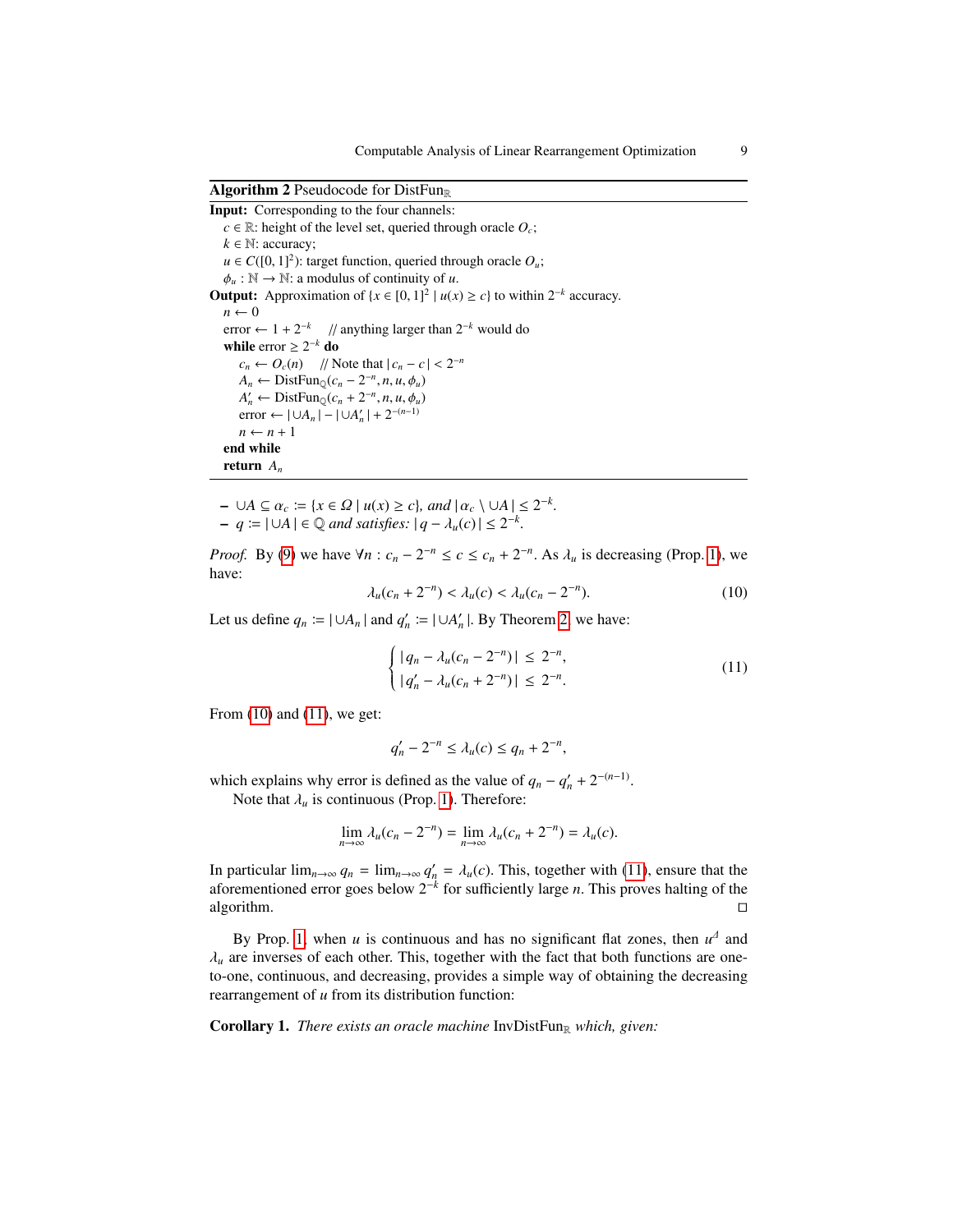- 10 A. Farjudian
- $a$  continuous  $u \in C([0, 1]^2)$  *with no significant flat zones and a modulus of continu-*<br> *ity*  $\phi : \mathbb{N} \to \mathbb{N}$  *for u ity*  $\phi_u : \mathbb{N} \to \mathbb{N}$  *for u*;
- *a real number r* <sup>∈</sup> [0, 1] *and an accuracy k* <sup>∈</sup> <sup>N</sup>*,*

*returns a rational number c*  $\in$  Q, together with a finite set of cells  $A_r \subseteq M_{n_0}$ , for *some meshgrid of granularity n<sub>0</sub>, such that*  $|c - u^4(r)| \le 2^{-(k+1)}$ ,  $\cup A_r \subseteq \{x \in [0, 1]^2 \mid u(x) > c\}$ , and  $|\sum_{c=1}^k |S| = r \le 2^{-(k+1)}$  $u(x) \geq c$ , and  $|\Sigma_{S \in A_r} | S |- r | \leq 2^{-(k+1)}$ .<br>*Eurhermore*, if  $c = u^A(r)$  and  $\alpha$ .

*Furthermore, if*  $c_r = u^4(r)$  *and*  $\alpha_{c_r} := \{x \in [0, 1]^2 \mid u(x) \ge c_r\}$ *, then:* 

<span id="page-9-1"></span>
$$
|\cup A_r \Delta a_{c_r}| \le 2^{-k},\tag{12}
$$

*in which*  $\Delta$  *denotes symmetric difference of sets defined as*  $X \Delta Y := (X \setminus Y) \cup (Y \setminus X)$ .

*Proof.* As a modulus of continuity is provided, a lower bound *a* and an upper bound *b* for *u* can be easily obtained. All that remains to do for InvDistFun<sub>R</sub> is to perform a binary search using the machine DistFun<sub>0</sub> of Theorem [2.](#page-7-4)  $\Box$ 

So far, we have only demanded the level sets of *u* to have measure zero. By Theorem [3,](#page-7-6) these level sets become *computably* measure zero provided that *u* is computable:

**Corollary 2.** Assume that  $u : [0, 1]^2 \rightarrow \mathbb{R}$  is a computable function with no significant *flat zones. Then for any computable c* ∈ R*, the level set u*<sup>−</sup><sup>1</sup> (*c*) *is computably measure zero.*

## <span id="page-9-0"></span>4 Linear rearrangement optimization

Assume that, for some  $p \in [1, \infty)$ , we are given a generator  $f_0 \in L^p([0, 1])$  and a function  $\mu \in C([0, 1]^2)$  which has no significant flat zones. Our task is to compute the function  $u \in C([0, 1]^2)$  which has no significant flat zones. Our task is to compute the necessarily unique  $\hat{f} \in \mathcal{R}_{\text{max}}(f_0)$  which maximizes the functional *L* as defined in (1) necessarily unique  $\hat{f} \in \mathcal{R}_{[0,1]^2}(f_0)$  which maximizes the functional  $L_u$  as defined in [\(1\)](#page-3-2). Equation [\(2\)](#page-4-2) provides the basis for the results of this section. Nonetheless, as  $f_0$  is in  $L^p([0, 1])$ —hence might have discontinuities—we need to go through some careful<br>computable analysis to make sure that error estimates are accurately accounted for computable analysis to make sure that error estimates are accurately accounted for.

Requiring *u* to be continuous might seem like a strong condition, but in practice, solutions of the PDE constraints to rearrangement optimization problems that we have in mind invariably are 'continuous', i.e., the solutions lie in  $C(\Omega)$ , where  $\Omega$  is the domain over which the PDE is stated. Furthermore, requiring *u* not to have any significant flat zones ensures uniqueness of solutions, and again, it is a condition that is satisfied in the vast majority of PDE-constrained rearrangement optimization problems in the literature.

For computational purposes, the function *u* and one of its moduli of continuity  $\phi_u$ will be provided as oracles, in the same manner as in Sect. [3.](#page-5-0) As for the generator  $f_0$ , we first note that for any given  $p \in [1, \infty)$ , the set of simple step functions is dense in  $L^p([0, 1])$ . Thus, we represent  $f_0 \in L^p([0, 1])$  as the limit of a Cauchy sequence of sim-<br>ple step functions converging to it. Using the results of Sect. 3, we obtain tight approxiple step functions converging to it. Using the results of Sect. [3,](#page-5-0) we obtain tight approximations of linear rearrangement maximizers for the approximant simple step functions, and then prove that these approximations, in turn, converge to the true maximizer for the given (potentially not finitely representable) function  $f_0$ .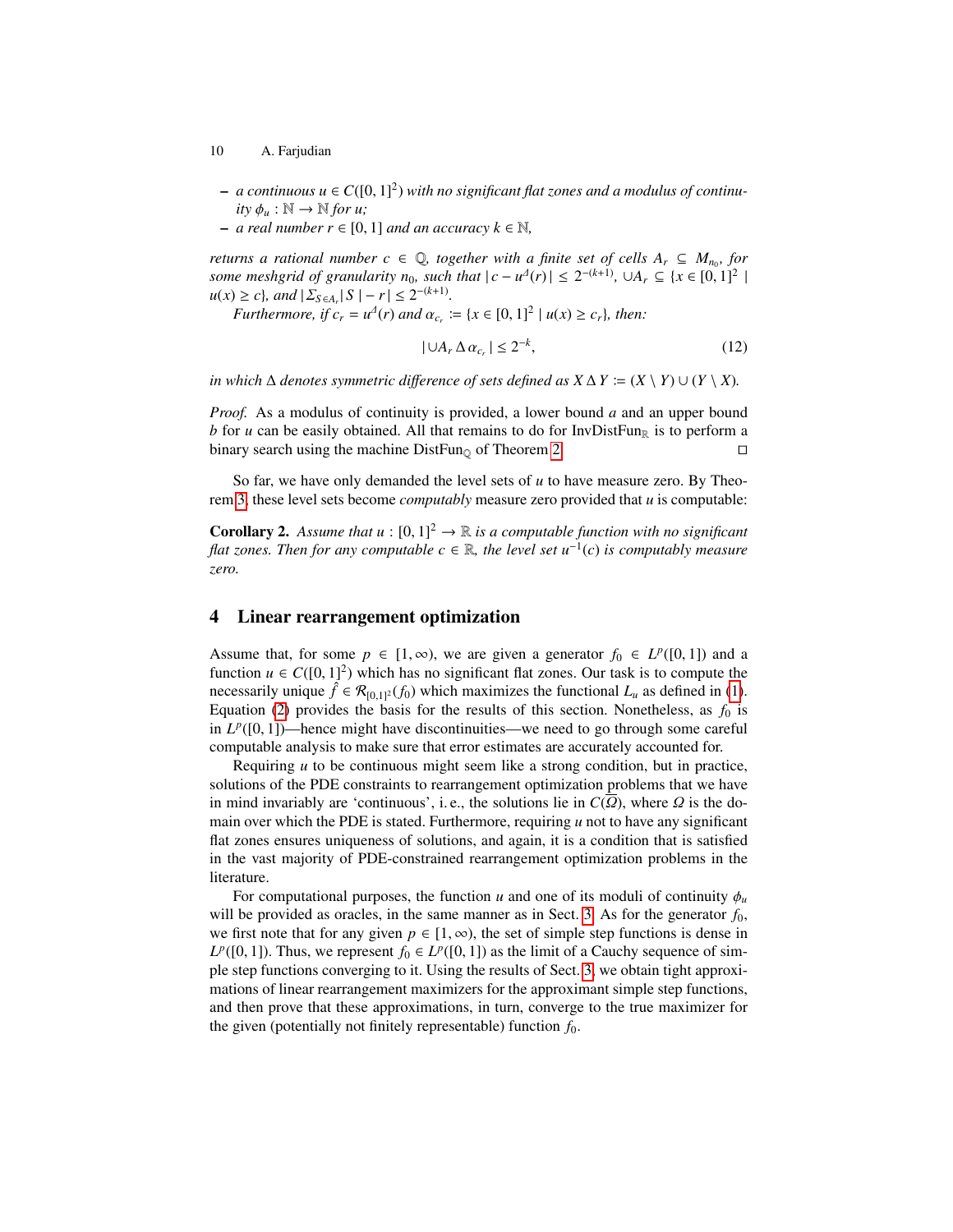*Remark 2.* Although we focus on maximization, corresponding results for linear rearrangement minimization may be obtained with straightforward tweaking of the arguments and the proofs.

#### 4.1 Simple step function generator

For some *p* ∈ [1, ∞), assume that  $f \text{ } \in L^p([0, 1])$  is a simple step function, represented by the set: by the set:

$$
\{x_0, x_1, \ldots, x_n, y_1, \ldots, y_n\} \subseteq \mathbb{Q},
$$

Without loss of generality, we assume that *f* is non-increasing and  $\forall i \neq j : y_i \neq y_j$ . If this is not the case, a simple sorting and then gluing of subintervals can ensure these two conditions. Let  $\hat{f}$  be the unique maximizer of  $L_u$  over  $\mathcal{R}_{[0,1]^2}(f)$  as in Lemma [1](#page-3-0) [\(vi\)](#page-4-1), and let  $\gamma := 2 \max\{|y_i| \mid 1 \le i \le n\}$ .<br>Now assume that we are give

Now, assume that we are given an  $\epsilon > 0$ , and our aim is to find some  $\tilde{f}$  which approximates  $\hat{f}$  to within  $\epsilon$  accuracy. Let  $k \in \mathbb{N}$  be large enough such that:

<span id="page-10-0"></span>
$$
2^{-k} < \frac{\epsilon^p}{n\gamma^p}.\tag{13}
$$

Together with  $u$ , we provide this value  $k$ , and successive values of  $x_i$ , to the machine InvDistFun<sub>R</sub>, and for each  $i \in \{1, ..., n\}$ , let  $A_{x_i}$  be as in Corollary [1.](#page-8-3) In particular, if  $c_i := \lambda^{-1}(x_i)$  and  $\alpha_i := \lambda x \in [0, 1]^2 \mid u(x) \ge c_i\}$ , then by (12) we know that  $\Box A$ . if  $c_i := \lambda_i^{-1}(x_i)$  and  $\alpha_{c_i} := \{x \in [0, 1]^2 \mid u(x) \ge c_i\}$ , then by [\(12\)](#page-9-1) we know that ∪*A<sub>i</sub>* approximates  $\alpha$  to within  $2^{-k}$  accuracy. Next we define: approximates  $\alpha_{c_i}$  to within  $2^{-k}$  accuracy. Next, we define:

$$
\begin{cases} \hat{A}_{x_1} := \cup A_{x_1}, \\ \hat{A}_{x_k} := \cup A_{x_k} \setminus \cup A_{x_{k-1}}, \quad (2 \leq k \leq n), \end{cases}
$$

and note that  $\hat{A}_{x_i}$ 's partition  $[0, 1]^2$ . Hence, we can define a piecewise constant function  $\tilde{f}$ :  $[0, 1]^2 \rightarrow \mathbb{R}$  as follows:  $\tilde{f} : [0, 1]^2 \rightarrow \mathbb{R}$  as follows:

$$
\forall x \in [0,1]^2: \widetilde{f}(x) \coloneqq \sum_{i=1}^n y_i \chi_{\hat{A}_{x_i}}(x).
$$

From Corollary [1,](#page-8-3) we deduce that  $\tilde{f}$  and  $\hat{f}$  coincide on all of  $[0, 1]^2$  except perhaps on a set of I ebesque measure at most  $n2^{-k}$ . Thus: set of Lebesgue measure at most  $n2^{-k}$ . Thus:

$$
\left(\int_{[0,1]^2} |\tilde{f}(x) - \hat{f}(x)|^p dx\right)^{1/p} < \left(n2^{-k}\gamma^p\right)^{1/p} \\
 \text{(by (13))} < \epsilon.
$$

Putting all of the above together, we obtain:

<span id="page-10-1"></span>Lemma 4. *There exists an oracle machine M*<sup>1</sup> *which, given:*

- $a$  continuous  $u \in C([0, 1]^2)$  *with no significant flat zones, and a modulus of continuity*  $\phi : \mathbb{N} \to \mathbb{N}$  for  $u$ : *nuity*  $\phi_u : \mathbb{N} \to \mathbb{N}$  *for u*;
- *a real number p* ∈ [1, ∞)*, and a simple step function f* ∈  $L^p([0, 1])$ *;*<br>*an accuracy parameter n* ∈ N·
- $-$  *an accuracy parameter n* ∈  $\mathbb{N}$ ;

*returns a piecewise constant function*  $\tilde{f} \in L^p([0, 1]^2)$  *such that*  $\|\tilde{f} - \hat{f}\|_p < 2^{-n}$ , in problem is the property of L property (c) as in L property (ci) *which*  $\hat{f}$  *is the unique maximizer of*  $L_u$  *over*  $\mathcal{R}_{[0,1]^2}(f)$  *as in Lemma [1](#page-3-0) [\(vi\)](#page-4-1).*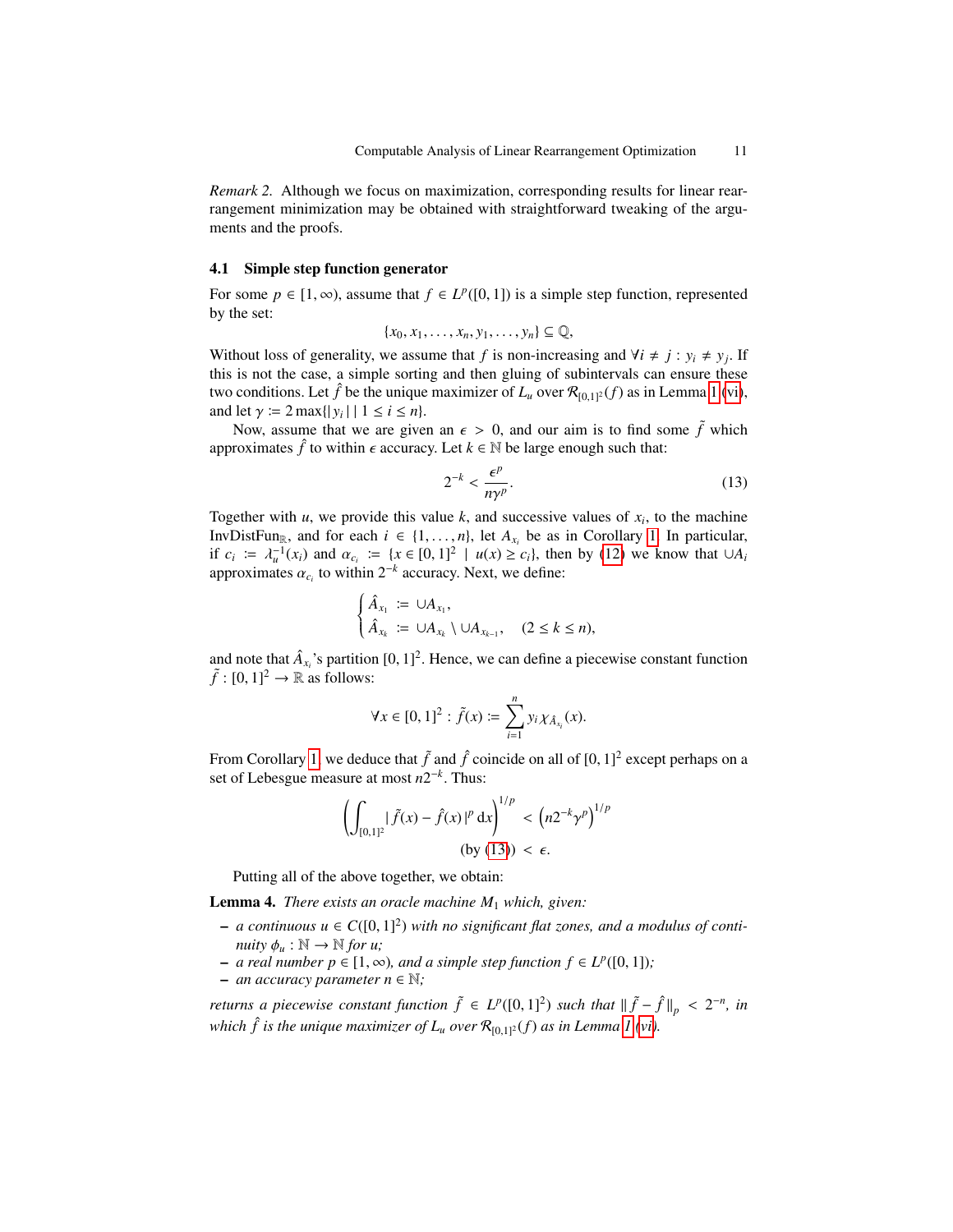<span id="page-11-0"></span>Fig. 1 An oracle machine representation of LinMax, which computes the linear rearrangement maximizer  $\hat{f}$  of  $L_u$  over  $\mathcal{R}_{[0,1]^2}(f)$ .



#### 4.2 General case

For an arbitrary *f* ∈ *L*<sup>*P*</sup>([0, 1]), we consider the oracle machine LinMax of Fig. [1.](#page-11-0) On receiving the accuracy demand  $k \in \mathbb{N}$  the machine sends  $k + 1$  as a query to the oracle receiving the accuracy demand  $k \in \mathbb{N}$ , the machine sends  $k + 1$  as a query to the oracle *O*<sup>*f*</sup>, which in turn returns a simple step function  $f_{k+1} : [0, 1] \rightarrow \mathbb{R}$  satisfying:

<span id="page-11-2"></span>
$$
|| f_{k+1} - f ||_p \le 2^{-(k+1)}.
$$
 (14)

Subsequently, LinMax uses the machine  $M_1$  from Lemma [4,](#page-10-1) providing it with  $p$ ,  $u$ ,  $\phi_u$ ,  $f_{k+1}$ , and accuracy parameter  $k+1$ . The machine  $M_1$ , in turn, returns a piecewise constant  $\tilde{f}_{k+1} \in L^P([0, 1]^2)$  which satisfies:

<span id="page-11-3"></span>
$$
\|\tilde{f}_{k+1} - \hat{f}_{k+1}\|_p \le 2^{-(k+1)}.\tag{15}
$$

Finally, LinMax returns  $\tilde{f}_{k+1}$  as output.

To prove that LinMax is working correctly, we need to prove that:

<span id="page-11-4"></span>
$$
\|\tilde{f}_{k+1} - \hat{f}\|_p \le 2^{-k}.\tag{16}
$$

By Lemma [2](#page-4-3) [\(i\)](#page-4-4), there exists a measure-preserving map  $\rho : [0, 1]^2 \rightarrow [0, 1]$  satisfying:

<span id="page-11-1"></span>
$$
u = u^4 \circ \rho,\tag{17}
$$

where  $u^{\perp}$  is the decreasing rearrangement of *u*. As  $\hat{f}$  and  $\hat{f}_{k+1}$  are maximizers of  $L_u$ over  $\mathcal{R}_{[0,1]^2}(f)$  and  $\mathcal{R}_{[0,1]^2}(f_{k+1})$ , respectively, by Lemma [1](#page-3-0) [\(vi\)](#page-4-1), there are non-decreasing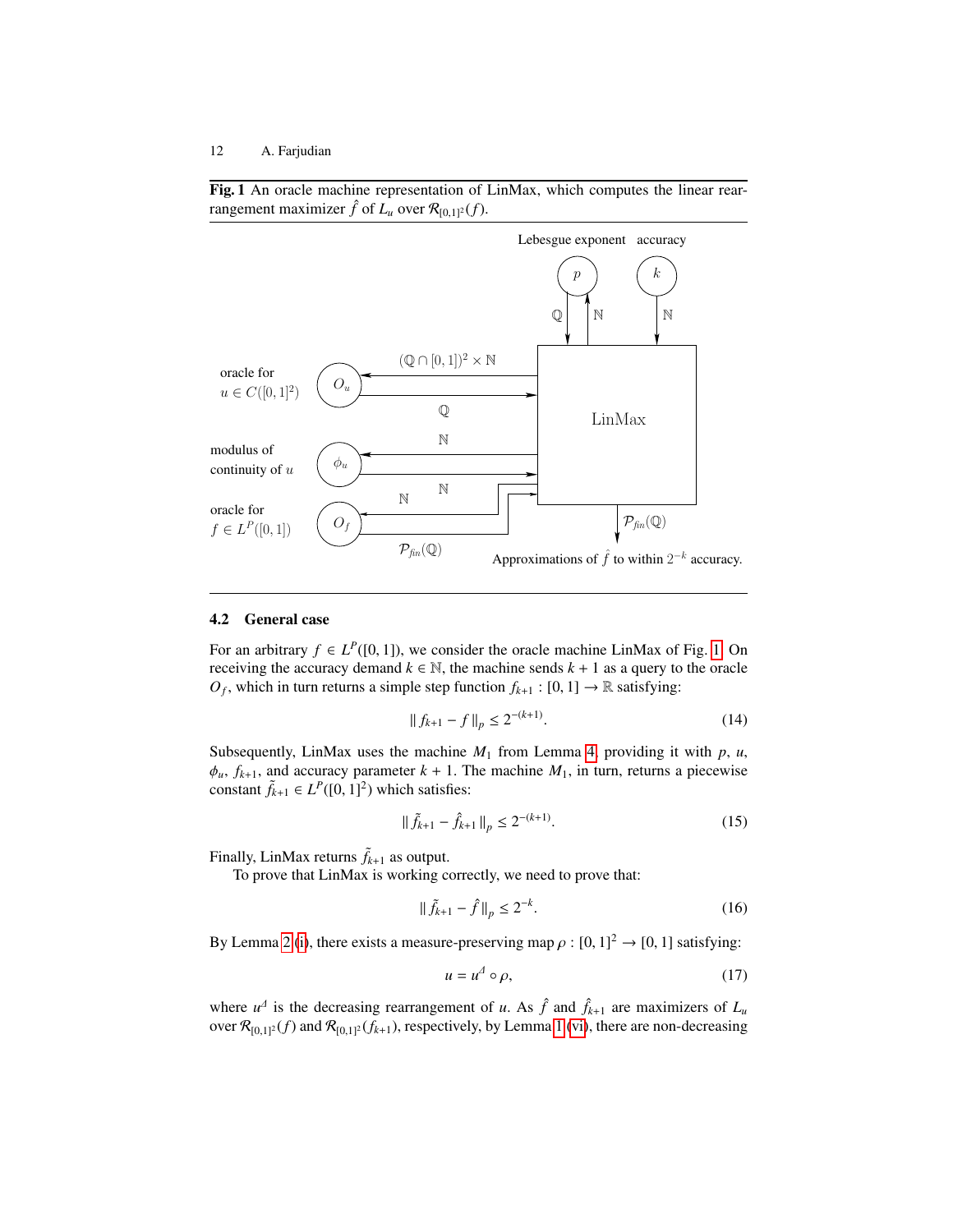functions  $\psi_1$  and  $\psi_2$  such that:

<span id="page-12-1"></span>
$$
\hat{f} = \psi_1 \circ u \quad \text{and} \quad \hat{f}_{k+1} = \psi_2 \circ u. \tag{18}
$$

As  $\psi_1$  and  $\psi_2$  are non-decreasing, it is straightforward to show that:

<span id="page-12-2"></span>
$$
f^{A} = \psi_{1} \circ u^{A} \quad \text{and} \quad f_{k+1}^{A} = \psi_{2} \circ u^{A}. \tag{19}
$$

From [\(17\)](#page-11-1), [\(18\)](#page-12-1), and [\(19\)](#page-12-2), we deduce  $\hat{f} = f^{\Delta} \circ \rho$  and  $\hat{f}_{k+1} = f^{\Delta}_{k+1} \circ \rho$ , which implies that:

<span id="page-12-3"></span>
$$
\|\hat{f} - \hat{f}_{k+1}\|_{p} = \|f^{A} - f_{k+1}^{A}\|_{p}
$$
  
(by Lemma 2 (ii))  $\leq \|f_{k+1} - f\|_{p}$   
(by (14))  $\leq 2^{-(k+1)}$ . (20)

By combining [\(15\)](#page-11-3) and [\(20\)](#page-12-3), we obtain [\(16\)](#page-11-4). Hence, we have:

Theorem 4. *There exists an oracle machine* LinMax *which, given:*

- $a$  continuous  $u \in C([0, 1]^2)$  *with no significant flat zones, and a modulus of continuity*  $\phi : \mathbb{N} \to \mathbb{N}$  for  $u$ : *nuity*  $\phi_u : \mathbb{N} \to \mathbb{N}$  *for u*;
- *− a real number p* ∈ [1, ∞)*, and a function f* ∈  $L^p([0, 1])$ ;<br>*− an accuracy parameter k* ∈ N·
- $-$  *an accuracy parameter k* ∈  $\mathbb{N}$ ;

*returns a piecewise constant function*  $\tilde{f} \in L^p([0, 1]^2)$  *such that*  $\|\tilde{f} - \hat{f}\|_p \leq 2^{-k}$ , *in*<br>*publish*  $\hat{f}$  is the origin experiming of L map  $P$  (*f*) as in L map 1(*xii*) *which*  $\hat{f}$  *is the unique maximizer of*  $L_u$  *over*  $\mathcal{R}_{[0,1]^2}(f)$  *as in Lemma [1](#page-3-0) [\(vi\)](#page-4-1).* 

Essentially, we have fleshed out the algorithm for computing  $\hat{f}$  which is suggested by equation [\(2\)](#page-4-2). If we define  $\psi := f^{\Delta} \circ \lambda_{u}$ , then we will have  $\hat{f} = \psi \circ u$ . Now it should be clear that the measure-preserving transformation  $\partial$  of (17) is just  $\lambda_{\Omega} u$ . Note that be clear that the measure-preserving transformation  $\rho$  of [\(17\)](#page-11-1) is just  $\lambda_u \circ u$ . Note that  $\lambda_u$  can be obtained by Theorem [3,](#page-7-6) and  $f^{\perp}$  may be approximated using the simple step function approximations  $\{f \mid u \in \mathbb{N}\}$  of  $f$ function approximations  $\{f_n \mid n \in \mathbb{N}\}\$  of  $f$ .

# <span id="page-12-0"></span>5 Generalizations

To stay focused on the essence of rearrangements, we presented our results for the simple two dimensional cube  $[0, 1] \times [0, 1]$ . Generalizations to the following, however, are straightforward:

- Linear rearrangement *minimization*;
- *n*-dimensional cube  $[0, 1]^n$ , for all *n* ∈ N;<br>– Open, bounded, and connected domains
- Open, bounded, and connected domains  $Ω ⊆ ℝ<sup>n</sup>$ , for which  $\overline{Ω}$  is a union of *n*-dimensional cubes with rational coordinates dimensional cubes with rational coordinates.

Some careful error analysis, together with (say) Delaunay triangulation, may provide a further generalization to polygonal domains with rational coordinates. Indeed, domains Ω that can be approximated *from within* via rational polygonal domains, whose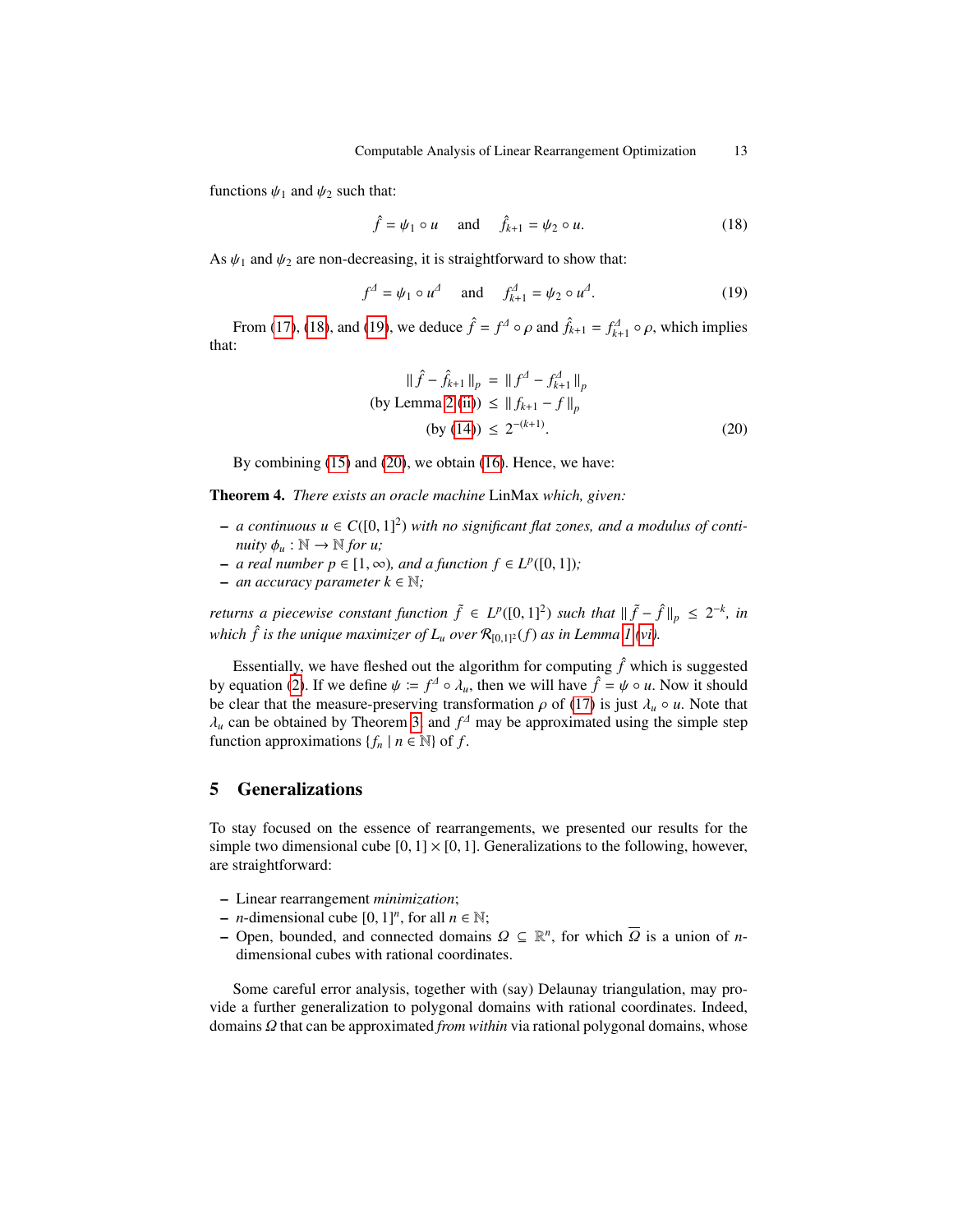boundary vertices lie on the boundary of  $\Omega$ , may also be treated, using more careful error analysis.

Going further to general domains might need substantial change in approach, especially if the approximants of the domain  $\Omega$  have to cover locations out of  $\Omega$ . This is reminiscent of the finite element methods for numerical solutions of PDEs, where care is taken to have the finite element space as a subspace of the reference Sobolev space.

# <span id="page-13-8"></span>6 Conclusions and future work

We have taken some steps towards computable analysis of rearrangement optimization problems. We provided oracle Turing machines that compute the distribution function, decreasing rearrangement, and linear rearrangement optimizers, with respect to functions that are continuous and have no significant flat zones.

The next step will be the computable analysis of a complete PDE-constrained rearrangement optimization problem. Note that linear rearrangement optimization is one of the two main components of some numerical methods for solving PDE-constrained rearrangement optimization problems [\[7,](#page-13-7)[10\]](#page-13-5), the other being PDE solving. Apart from some isolated work (e. g., [\[2,](#page-13-11)[16\]](#page-14-6)) computable analysis of PDE solving is largely an unexplored area.

In longer term, we aim to develop validated methods for shape optimization and free boundary problems arising as PDE-constrained rearrangement optimization problems.

# References

- <span id="page-13-0"></span>1. Benjamin, T.B.: The alliance of practical and analytical insights into the nonlinear problems of fluid mechanics. In: Lecture Notes in Mathematics, vol. 503, pp. 8–29. Springer (1976)
- <span id="page-13-11"></span>2. Brattka, V., Yoshikawa, A.: Towards computability of elliptic boundary value problems in variational formulation. Journal of Complexity 22(6), 858–880 (2006)
- <span id="page-13-1"></span>3. Burton, G.R.: Rearrangements of functions, maximization of convex functionals, and vortex rings. Math. Ann. 276(2), 225–253 (1987)
- <span id="page-13-9"></span>4. Burton, G.R.: Variational problems on classes of rearrangements and multiple configurations for steady vortices. Ann. Inst. H. Poincaré Anal. Non Linéaire 6(4), 295-319 (1989)
- <span id="page-13-2"></span>5. Burton, G.R., McLeod, J.B.: Maximisation and minimisation on classes of rearrangements. Proc. Roy. Soc. Edinburgh Sect. A 119(3–4), 287–300 (1991)
- <span id="page-13-10"></span>6. Crowe, J.A., Zweibel, J.A., Rosenbloom, P.C.: Rearrangements of functions. J. Funct. Anal. 66(3), 432–438 (1986)
- <span id="page-13-7"></span>7. Elcrat, A., Nicolio, O.: An iteration for steady vortices in rearrangement classes. Nonlinear Anal. 24(3), 419–432 (1995)
- <span id="page-13-3"></span>8. Emamizadeh, B., Marras, M.: Rearrangement optimization problems with free boundary. Numer. Funct. Anal. Optim. 35(4), 404–422 (2014)
- <span id="page-13-6"></span>9. Emamizadeh, B., Zivari-Rezapour, M.: Rearrangements and minimization of the principal eigenvalue of a nonlinear Steklov problem. Nonlinear Anal. 74(16), 5697–5704 (2011)
- <span id="page-13-5"></span>10. Emamizadeh, B., Farjudian, A., Liu, Y.: Optimal harvesting strategy based on rearrangements of functions. Applied Mathematics and Computation 320, 677–690 (2018)
- <span id="page-13-4"></span>11. Emamizadeh, B., Farjudian, A., Zivari-Rezapour, M.: Optimization related to some nonlocal problems of Kirchhoff type. Canad. J. Math. 68(3), 521–540 (2016)